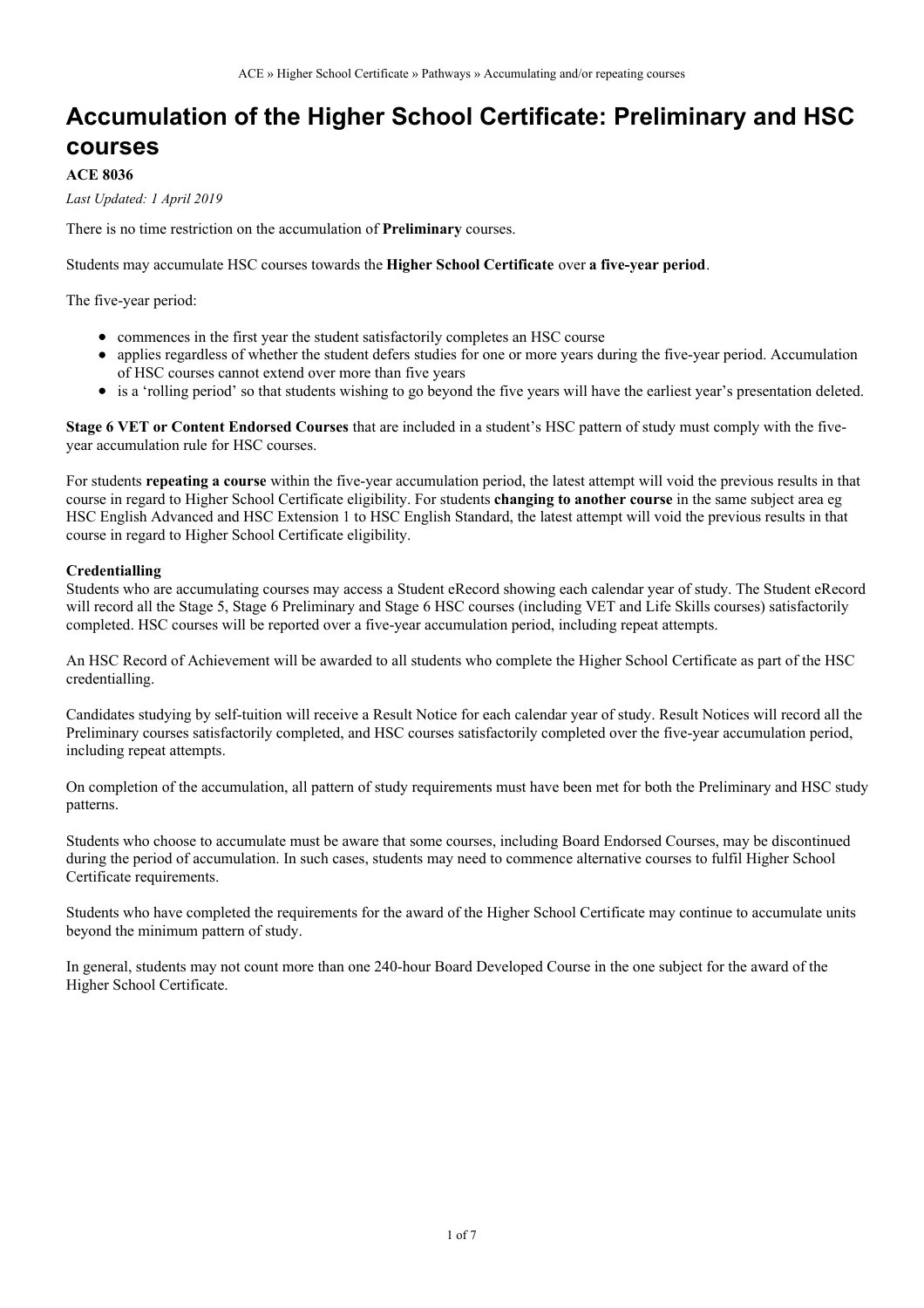## **Accumulation of HSC Extension courses**

### **ACE 8037**

*Last Updated: 1 April 2019*

A student may accumulate an Extension course by presenting the 2-unit HSC course in one year and the related Extension course in a subsequent year within the five-year accumulation period.

Extension courses within the VET Curriculum Frameworks may only be undertaken as Preliminary and/or HSC courses by students who are enrolled in, or have completed, the corresponding 240-hour course.

While NESA will make every effort to give reasonable notice of changes to courses, students who choose to accumulate Extension courses must be prepared to accommodate such changes.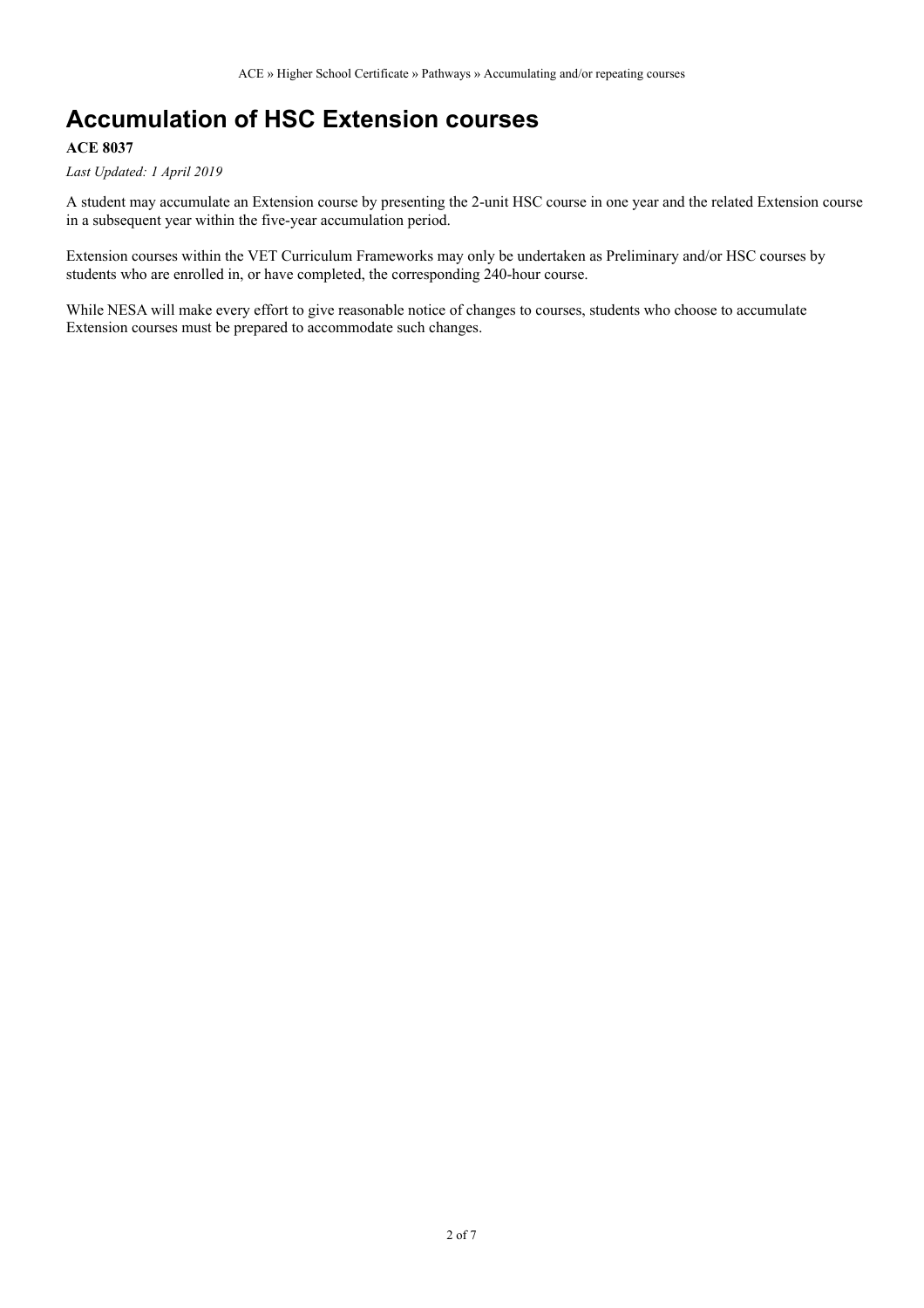## **Accumulation of HSC Extension courses: repeating courses**

### **ACE 8038**

*Last Updated: 21 July 2015*

A candidate may repeat one or more HSC courses but must do so within the five-year accumulation period.

All satisfactorily completed attempts at HSC courses will be reported on the Record of School Achievement or the Transcript of Study, and the Student eRecord, until the student is eligible for the HSC.

In the case of Extension courses, students may repeat either or both of the Extension course and the related 2-unit course.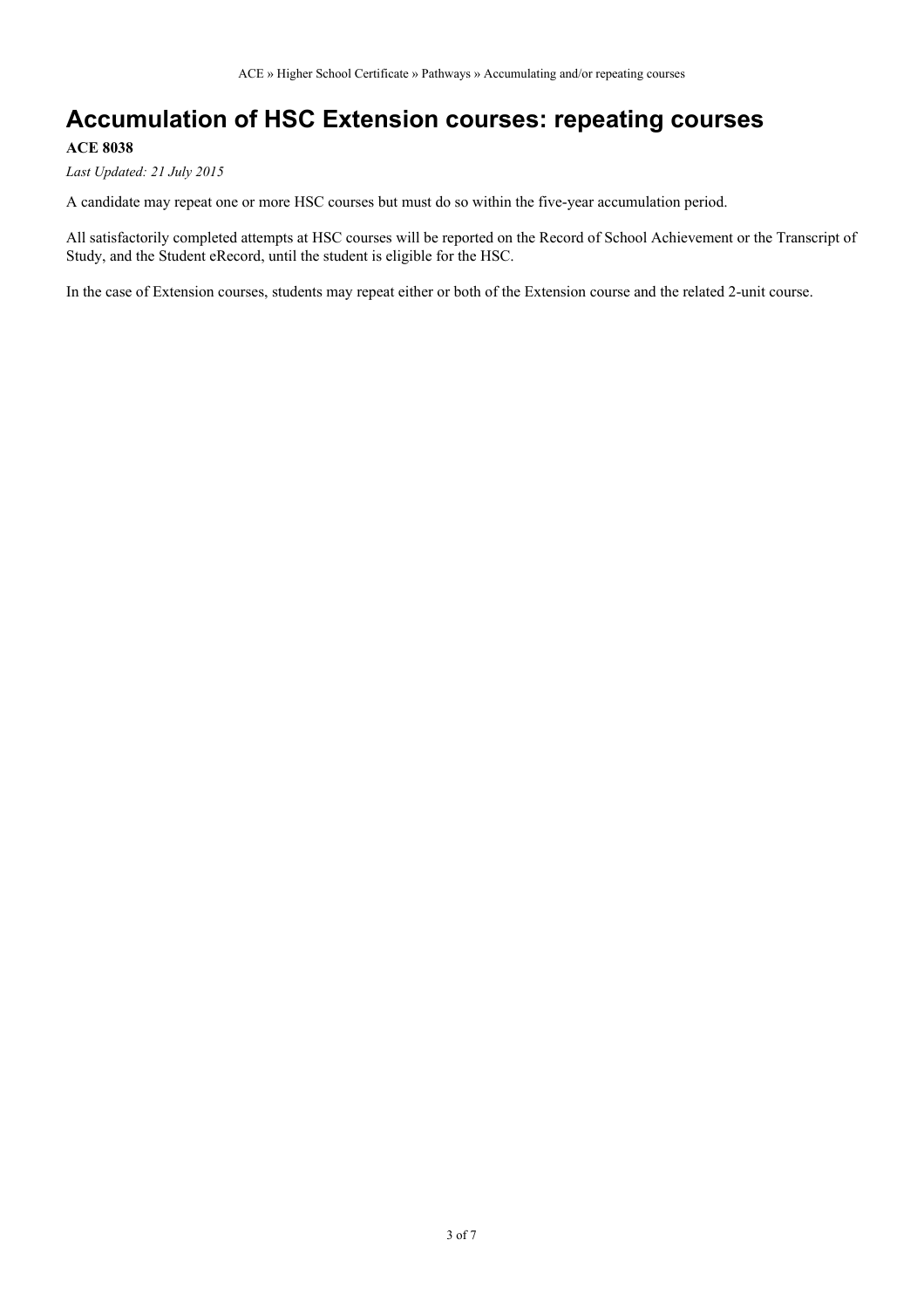## **Repeating and/or accumulating in HSC Mathematics and HSC English Extension courses**

#### **ACE 8040**

#### *Last Updated: 7 February 2013*

Whether or not a student has accumulated or repeated Extension 1 and/or Extension 2, no more than four units each of Mathematics and English may be counted for Higher School Certificate eligibility.

The University Admissions Centre's policy is that a student's latest successfully completed course(s) will be considered in the calculation of an ATAR.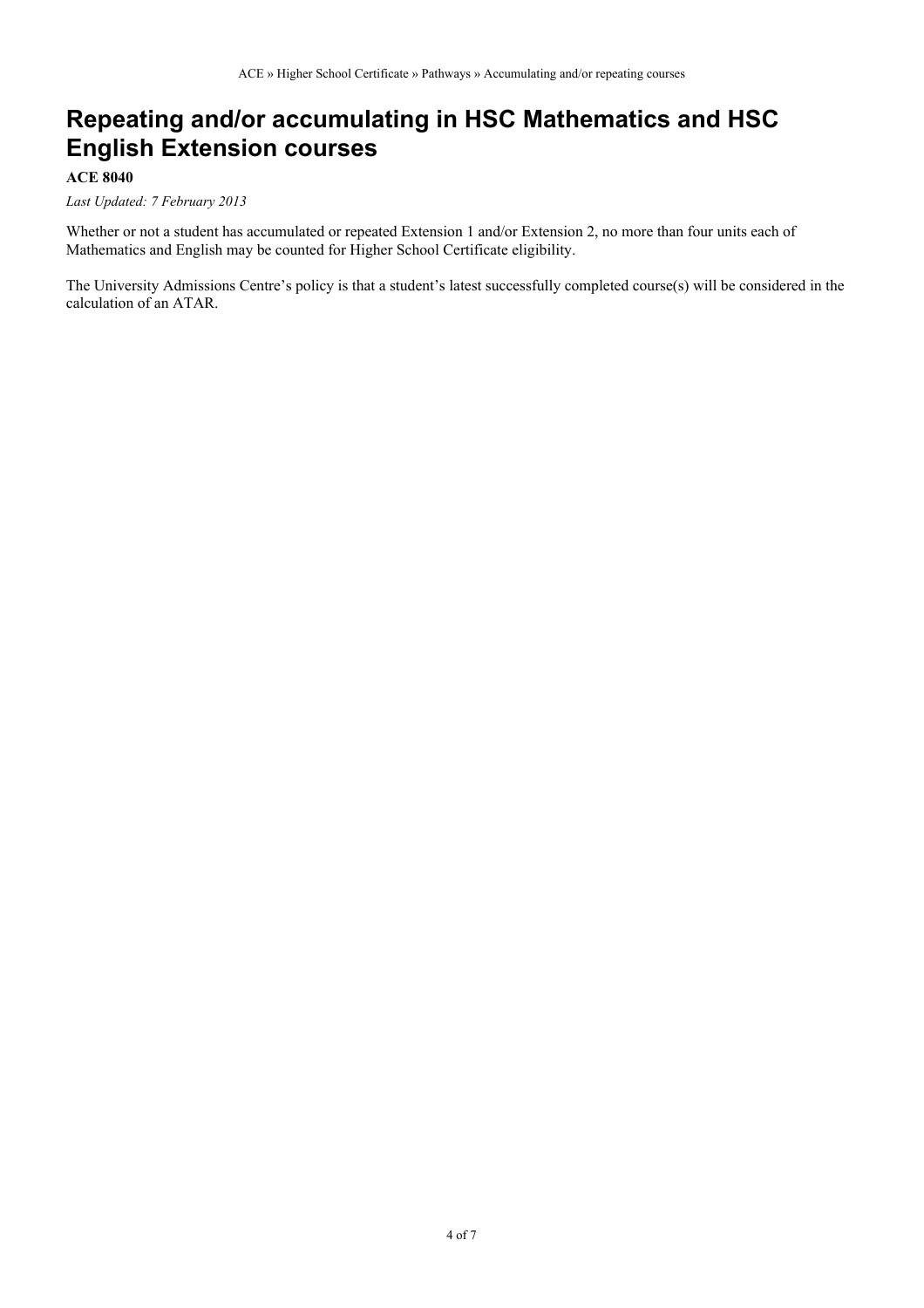# **Repeating an HSC submitted work**

### **ACE 8041**

*Last Updated: 1 April 2019*

Students who repeat a course where a submitted work or project is required may not resubmit a work or project that was submitted and marked in a previous year without NESA's special permission.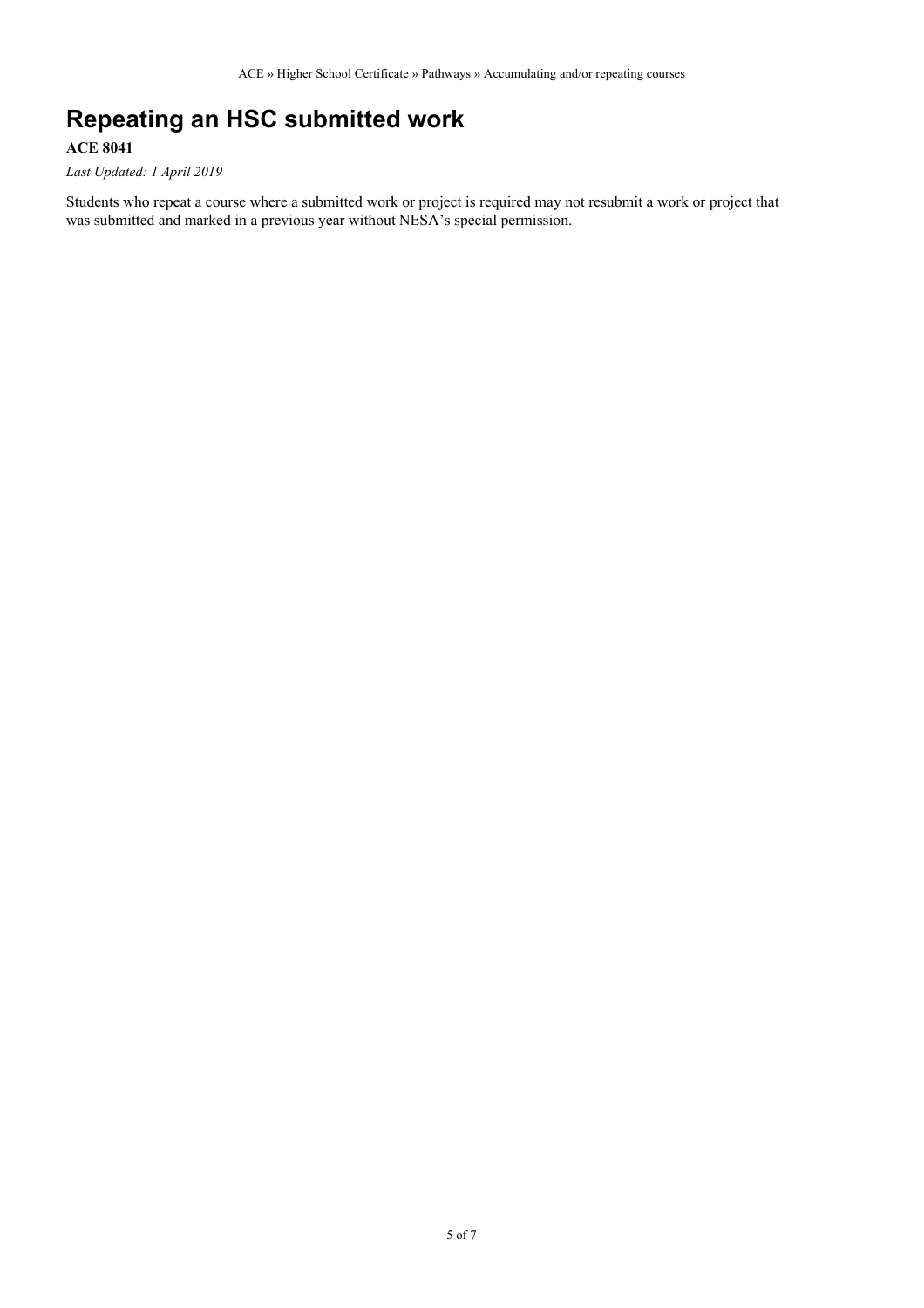## **Repeating an HSC VET course and/or VET HSC Examination**

**ACE 8042**

*Last Updated: 14 December 2011*

Students may repeat VET courses.

Students who have completed a 240-hour Industry Curriculum Framework course with or without the examination may enter for the examination in a subsequent year.